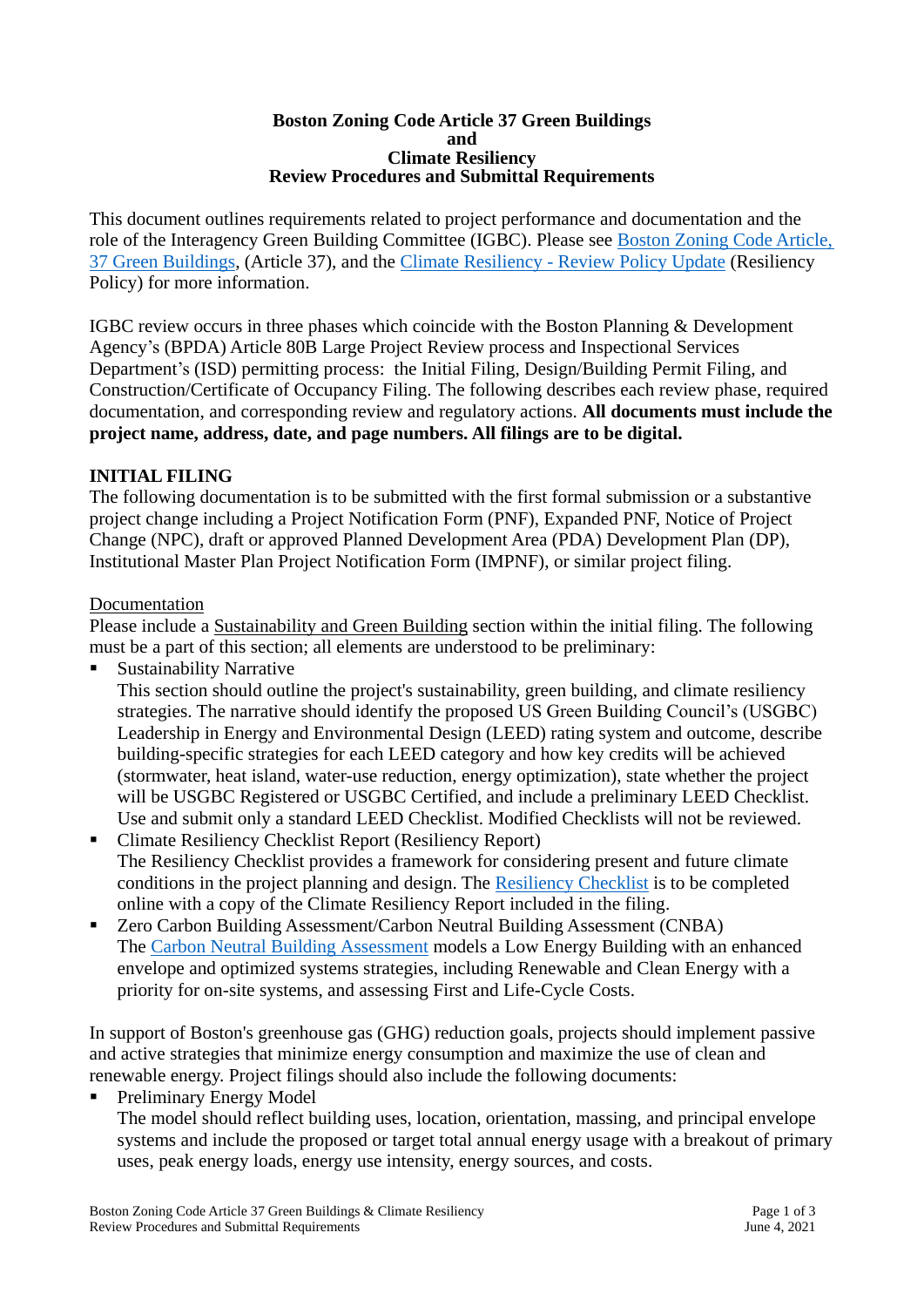# • Clean and Renewable Energy

Onsite clean and renewable energy are proven means of reducing GHG emissions and should be included to the greatest extent possible. In cases of physical or financial feasibility challenges, proponents should provide a supporting analysis including consideration for onsite combined heat and power (CHP), solar photovoltaic (PV) and thermal systems, and, where existing service is available, distributed thermal energy or new distributed (electrical and thermal) energy (DG) and microgrid systems. The analysis should indicate location, configuration, output, GHG reduction benefits, costs, and simple payback calculations for each potential system and, where appropriate (e.g. solar PV systems), an installer estimate or fee proposal.

**Energy Efficiency Assistance** 

Identify and describe engagements with utility, state, and federal energy programs, efficiency and clean/renewable energy services, grants, rebates, and credits available to the project. Summarize the programs and their potential utilization.

## *The IGBC will not begin its review until a submission is complete.*

#### BPDA Scoping Session

All relevant key practice areas of the project team should be represented at the Scoping Session. The team should describe its approach to integrated project planning, design, and construction and preliminary green building, sustainability, climate resilience strategies, and planned outcomes for the proposed project.

#### IGBC Review

The IGBC will review the submitted documents to determine whether the proposed project will be consistent with Article 37 and related climate, sustainability, and resilience policies. The IGBC will provide comments and may request additional information. Comments, requests, and consistency determination will be provided to the Proponent through the BPDA Project Manager.

## **DESIGN/BUILDING PERMIT FILING**

The following documents should be submitted to the project's BPDA Project Manager at the conclusion of project design and in conjunction with seeking BPDA Final Design Approval, but prior to applying to ISD for the Building Permit. To ensure timely IGBC review and approval, Proponents should make a complete submission of required documents at least three (3) weeks before applying for a building permit. The IGBC approval will be transmitted to ISD through the City's internal permit management system.

*The IGBC will not begin its review until a submission is complete. Incomplete submissions are likely to delay approval.*

## Documentation

Provide the following, as an independent filing, for IGBC review:

- Design Green Building Report This report should expand upon the Sustainability Narrative by updating the project's sustainability, green building, and climate resiliency strategies. The report should describe how each LEED prerequisite and selected credit will be achieved, and include an updated LEED Checklist, and any requested feasibility analyses.
- An updated and detailed Energy Model (or similar report).
- Updated Resiliency Report noting changes since filing of the prior Resiliency Report.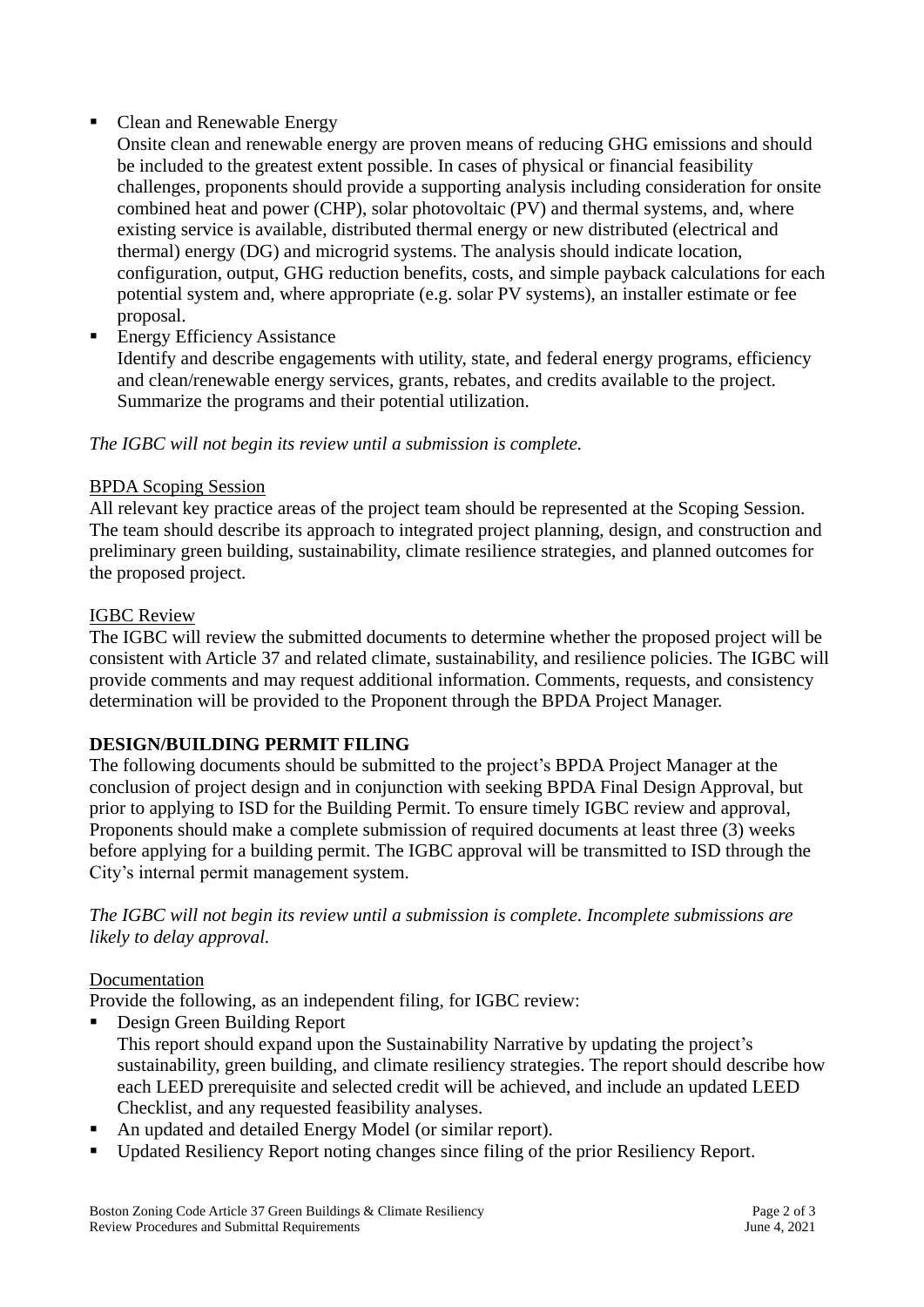- Updated Zero Carbon Building Assessment/Carbon Neutral Building Assessment (CNBA)
- **Affidavit of Design Compliance** 
	- The required IGBC affidavit form must include the project-specific LEED outcome and point score, consistent with the point score on the LEED Checklist, and be signed by the Massachusetts-licensed project architect or engineer, and other project team members as selected by the Proponent.

#### IGBC Review

The IGBC will review the submitted documents to determine whether the proposed project is consistent with Article 37 and related climate, sustainability, and resilience policies. The IGBC will provide comments and may request additional information. Comments, requests, and consistency determinations will be provided to the Proponent through the BPDA Project Manager.

## **CONSTRUCTION/CERTIFICATE OF OCCUPANCY FILING**

ISD requires IGBC approval prior to issuing a Certificate of Occupancy (COO). The following documents should be submitted to the project's BPDA Project Manager at the conclusion of project construction, but prior to applying to ISD for a (COO).

To ensure timely IGBC review and approval, Proponents should make a complete submission of required documents at least three (3) weeks before applying for a building permit. The IGBC approval will be transmitted to ISD through the City's internal permit-management system.

*The IGBC will not begin its review until a submission is complete. Incomplete submissions are likely to delay approval.*

#### Documents

Provide the following, as an independent filing, for IGBC review:

- Construction Green Building Report This report should update the Design Green Building Report by describing achievement of project strategies, LEED prerequisites and credits. It should include updated, as-built LEED and Resiliency Report. The reports should highlight any changes to compliance strategies and outcomes since the prior Design/Building Permit Filing.
- Affidavit of Construction Compliance The required IGBC affidavit form must include the as-built project-specific LEED outcome and point score, consistent with the point score on the LEED Checklist, and be signed by the Massachusetts-licensed project architect or engineer and other project team members as selected by the Proponent.

## IGBC Review

The IGBC will review the submitted documents to determine whether the proposed project is consistent with Article 37 and related climate, sustainability, and resilience policies. The IGBC may offer comments or request additional information. Comments, requests, and consistency determination will be provided directly to the Proponent.

A project may request IGBC approval when applying for a Temporary COO provided that it is for a discrete development component that has been reviewed under Article 37 pursuant to the procedures outlined in this document and the construction is complete. If approved no further IGBC review of that component will be required (**Note**: the Proponent must still request IGBC approval of final COO).